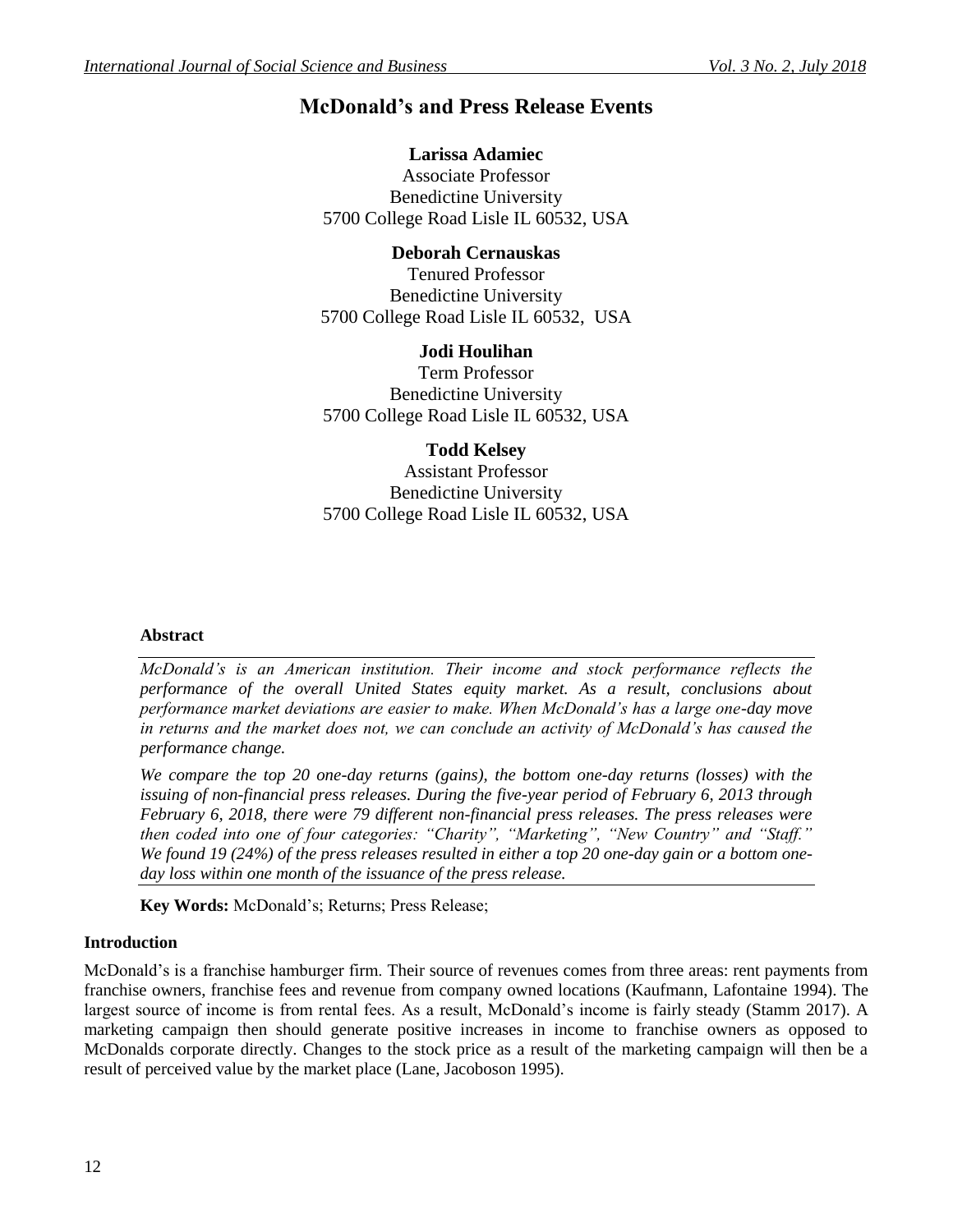## **Data**

Financial data was pulled from Yahoo!Finance (Myllymaki 2002). The stock prices used were from the adjusted stock price which takes into consideration the effect of stock splits, dividends, etc. Press release data was pulled directly from McDonald's website.

### **McDonald's Performance**

To determine the impact of any marketing campaign on stock performance, we found the top 20 daily returns for the 5-year time period of February 6, 2013 – February 6, 2018. We also evaluated the 20 worst performing days during the time period. Each of these 20 events also evaluated the Twitter data from one and two days prior to the event of top performance or bottom performance.

Graph 1 demonstrates the cumulative returns in daily stock price for the five-year period of McDonalds and the SP500 as represented by the SPY. Table 1 describes the descriptive statistics of the daily stock price of both assets. The cumulative returns graph demonstrates McDonald's stock performance being strongly tied to the performance of the overall economy. The two cumulative prices move in tandem with each other.

Table 2 demonstrates the descriptive statistics of the returns for both McDonald's and the overall market. The average returns for both are close to 0. McDonald's has a slightly higher standard deviation indicating the dispersion of returns is larger than the market. In line with this observation is the kurtosis of McDonald's which is larger than the market. McDonald's returns have a higher probability of occurring in the tail of the distribution as compared with the market. This also explains why the maximum and minimum are larger for McDonald's.



Graph 1: Cumulative Returns

|                           | <u>Linier I feld Dealt ball in Center and</u> |           |  |  |  |
|---------------------------|-----------------------------------------------|-----------|--|--|--|
|                           | MCD                                           | SPY       |  |  |  |
| Average                   | 107.0602                                      | 196.7230  |  |  |  |
| <b>Standard Deviation</b> | 26.5384                                       | 32.4464   |  |  |  |
| Skew                      | 1.1089                                        | 0.3802    |  |  |  |
| Kurtosis                  | 0.1265                                        | $-0.2564$ |  |  |  |
| Minimum                   | 80.0651                                       | 134.7845  |  |  |  |
| Maximum                   | 178.3600                                      | 286.5800  |  |  |  |

### Stock Price Descriptive Statistics

Table 1: Stock Price Descriptive Statistics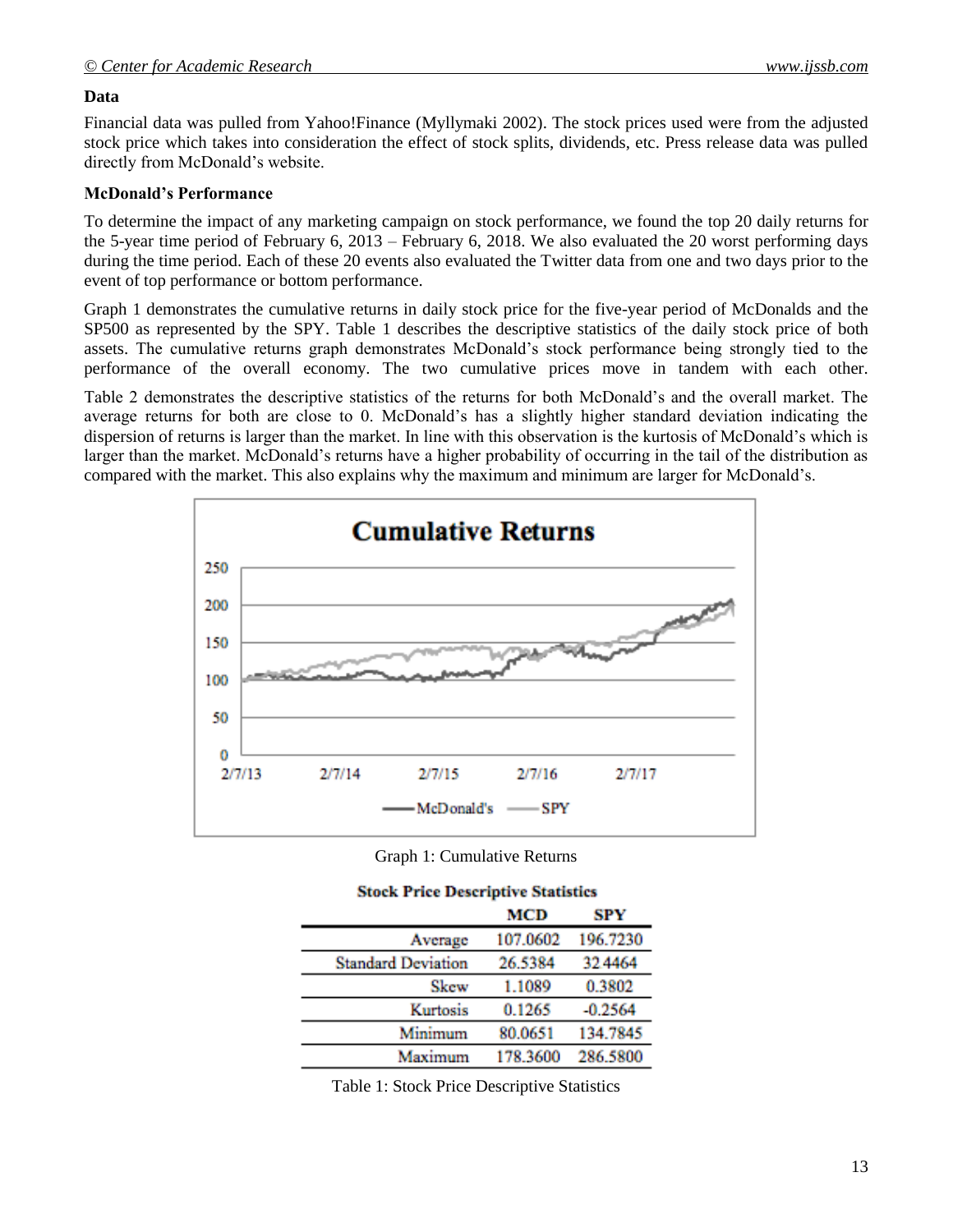| MCD       | SPY       |
|-----------|-----------|
| 0.0006    | 0.0005    |
| 0.0093    | 0.0076    |
| 0.5105    | $-0.5910$ |
| 7.8218    | 3.5324    |
| $-0.0457$ | $-0.0427$ |
| 0.0781    | 0.0390    |
|           |           |

# **Daily Returns Descriptive Statistics**

Table 2: McDonald's Stock Price Returns Descriptive Statistics

Table 3 describes the top 20 day returns and bottom 20 day returns for McDonald's. The table also displays the corresponding returns for the S&P500. Some of the largest one day moves for McDonalds's (10/22/15, 4/25/17) don't correspond to single large one day moves in the overall market. Similarly, the largest one day losses in McDonald's stock (7/26/16) does not translate to a large one-day loss in the overall market. However, other large one-day losses do translate to large one-day losses in the market (3/6/15, 6/20/13, 1/7/16, 8/21/15, 2/5/18, and 8/24/15). Typically, equity assets move down together (Barberis, Huang, Santos 2001).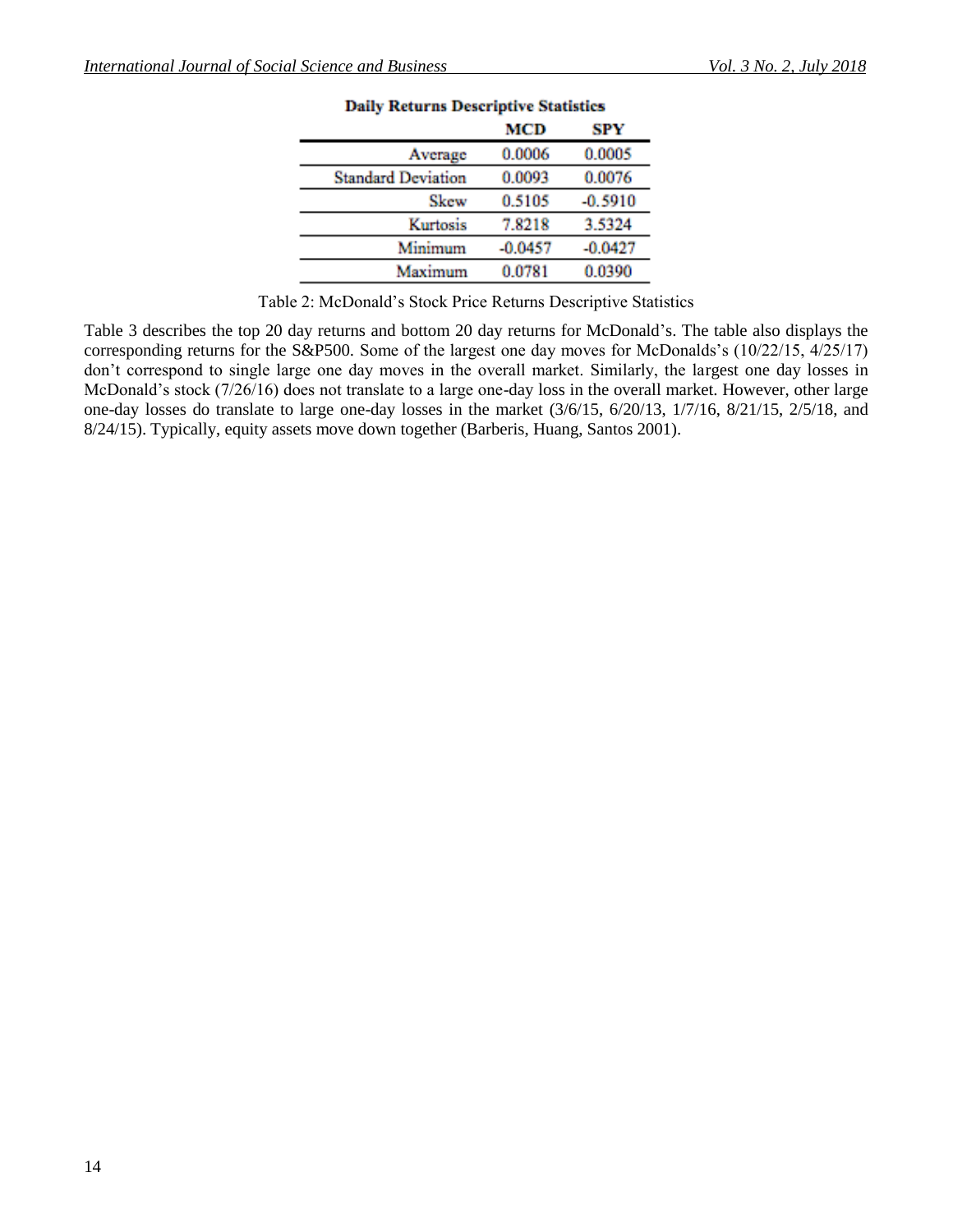| Date     | McDonald's Returns | <b>SPY Returns</b> | Top / Bottom  |
|----------|--------------------|--------------------|---------------|
| 10/22/15 | 7.8105%            | 1.6509%            | Top           |
| 4/25/17  | 5.4157%            | 0.5802%            | Top           |
| 1/29/15  | 4.9337%            | 0.9201%            | Top           |
| 7/25/17  | 4.6451%            | 0.2428%            | Top           |
| 8/26/15  | 4.2290%            | 3.9019%            | Top           |
| 2/25/15  | 3.8013%            | $-0.0850\%$        | Top           |
| 3/11/14  | 3.6915%            | $-0.4955%$         | Top           |
| 12/17/14 | 3.2491%            | 1.9415%            | Top           |
| 11/14/16 | 3.1371%            | 0.0785%            | Top           |
| 4/22/15  | 3.0826%            | 0.4902%            | Top           |
| 10/21/16 | 2.9935%            | 0.0467%            | Top           |
| 9/2/15   | 2.7124%            | 1.8803%            | Top           |
| 5/19/15  | 2.6776%            | $-0.0328%$         | Top           |
| 12/4/15  | 2.4480%            | 1.9315%            | Top           |
| 8/27/15  | 2.2653%            | 2.2751%            | Top           |
| 9/11/15  | 2.2424%            | 0.4534%            | Top           |
| 9/28/17  | 2.2085%            | 0.1199%            | Top           |
| 12/18/14 | 2.1801%            | 2.4428%            | Top           |
| 7/19/16  | 2.1575%            | -0.1017%           | Top           |
| 9/10/14  | 2.0752%            | 0.3755%            | Top           |
| 6/12/17  | $-2.0071%$         | $-0.0205%$         | Bottom        |
| 3/6/15   | $-2.0180\%$        | -1.4164%           | <b>Bottom</b> |
| 2/3/16   | $-2.0211%$         | 0.5977%            | <b>Bottom</b> |
| 6/20/13  | $-2.0655%$         | -2.5090%           | <b>Bottom</b> |
| 4/21/16  | $-2.1704%$         | $-0.5393%$         | <b>Bottom</b> |
| 5/29/13  | $-2.1869%$         | $-0.6516%$         | <b>Bottom</b> |
| 5/20/16  | $-2.2030\%$        | 0.6297%            | <b>Bottom</b> |
| 1/7/16   | $-2.3414%$         | $-2.4284%$         | <b>Bottom</b> |
| 4/27/15  | -2.3569%           | $-0.4166%$         | <b>Bottom</b> |
| 12/15/14 | $-2.4125%$         | $-0.6893%$         | Bottom        |
| 6/27/16  | $-2.6641%$         | $-1.8072%$         | <b>Bottom</b> |
| 8/21/15  | $-2.6717%$         | -3.1772%           | <b>Bottom</b> |
| 7/22/13  | $-2.7194%$         | 0.1949%            | Bottom        |
| 1/30/18  | -3.0209%           | $-1.0310%$         | Bottom        |
| 9/12/17  | $-3.2722%$         | 0.3365%            | <b>Bottom</b> |
| 2/5/18   | -3.3193%           | $-4.2722%$         | <b>Bottom</b> |
| 12/8/14  | -3.9175%           | $-0.6705%$         | <b>Bottom</b> |
| 2/5/16   | -4.4572%           | $-1.9234%$         | Bottom        |
| 8/24/15  | -4.4850%           | -4.1744%           | Bottom        |
| 1/26/16  | -4.5691%           | 0.0462%            | <b>Bottom</b> |

Top 20 / Bottom 20 Daily Returns McDonald's

Table 3: Top 20 / Bottom 20 Daily Returns McDonalds

#### **Press Release**

During the five-year period McDonald's released 79 press releases. The press releases were coded into four categories: Staff, Marketing, New Country or Charity (Mittermayer 2004). A "Staff" press release includes changes to upper management and the board. For example, a "Staff" press release would be: "McDonald's Names Steve Easterbrook Global Chief Brand Officer" on 4/12/13. A "New Country" press release describes McDonald's initiatives in expanding into new foreign markets. For example, a "New Country" press release would be: "McDonald's Announces Developmental Licenses for Vietnam" on 7/15/13. A "Charity" press release describes charitable contributions or charitable campaigns. For example, a "Charity" press release would be: "McDonald's and Ronald McDonald House Charities Donate to Philippines Disaster Relief Efforts" on 11/13/13.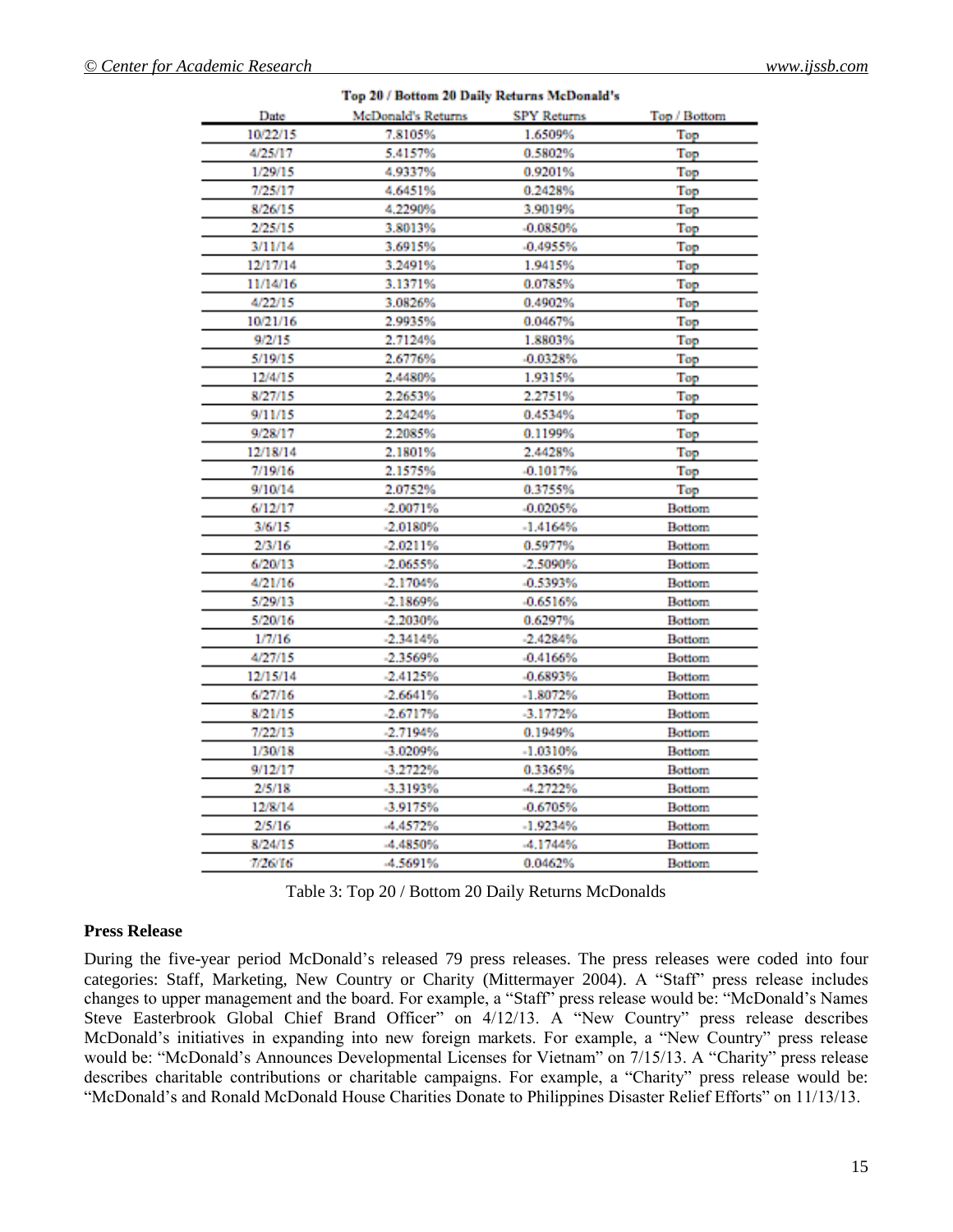The last category of "Marketing" describes various marketing campaigns McDonald's has launched during the five-year period. An example of "Marketing" would be: "McDonald's Invites Fans to Send #CheersToSochi During Sochi 2014 Olympic Winter Games" on 1/21/14.

The total 79 press releases are summarized in table 4. The largest category of press releases is "Marketing" with 41, representing 51.9% of all of press releases. "Staff" changes represented 24.1% with a total of 19 announcements. "New Country" had a total of 11 announcements representing 13.9% of press releases. Finally, "Charity" had the fewest number of announcements with 8, representing 10.1% of all releases.

| Code        | Count |
|-------------|-------|
| Charity     | 8     |
| Marketing   | 41    |
| New Country | 11    |
| Staff       | 19    |
|             |       |

Table 4: Press Release Code Count

#### **Impact of Press Release on Top 20 / Bottom 20 Returns**

Tables 5 – 8 demonstrate the impact of the press releases of each of the four categories with regards to both the top 20 and bottom 20 daily returns. A press release was evaluated if a top 20 or bottom 20 daily return occurred within one month of the press release.

Table 5 demonstrates all of the "Charity" press releases which resulted in a top 20 / bottom 20 daily return event. Only one event occurred which produced an event. The press release was on 7/19/16 which was: "McDonald's Donates \$500,000 in Hispanic Student Scholarships."

| Date    | Code    | <b>MCD Return SPY Return</b> |           | Top / Bottom | Lagged |
|---------|---------|------------------------------|-----------|--------------|--------|
| 7/19/16 | Charity |                              |           |              |        |
| 7/19/16 |         | 2.16%                        | $-0.10\%$ | Top          | 0 days |
| 7/26/16 |         | -4.57%                       | 0.05%     | Bottom       | 7 days |

Table 5: Charity Table

Table 6 displays the "Marketing" press releases. Of the 41 events, 10 resulted in a top 20 or bottom 20 one-day return event. 5 out of the 10 events (9/9/14, 4/21/15, 5/2/15, 9/9/15 and 9/27/15) produced a top 20 one-day return event. There were 7 one-day bottom 20 events; 2 events occurred from the 1/16/18 announcement: "By 2025, all of McDonald's Packaging to Come from Renewable, Recycled or Certified Sources; Goal to Have Recycling Available in All Restaurants." This announcement resulted in two one-day bottom daily returns on 1/20/18 and 2/5/18.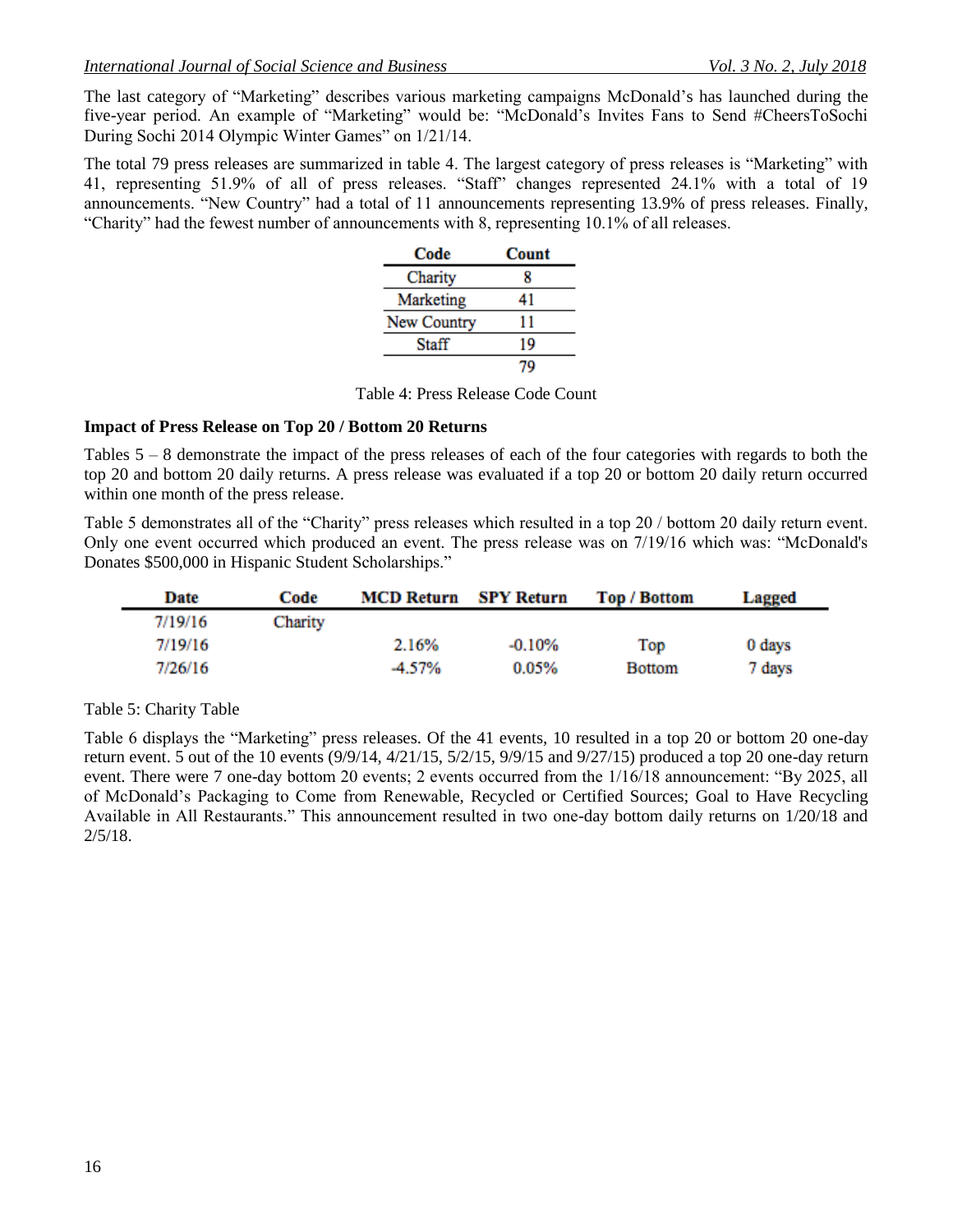| Date    | Code      | <b>MCD Return</b> | <b>SPY Return</b> | Top / Bottom  | Lagged  |
|---------|-----------|-------------------|-------------------|---------------|---------|
| 9/9/14  | Marketing |                   |                   |               |         |
| 9/10/14 |           | 2.0752%           | 0.3755%           | Top           | l day   |
| 3/4/15  | Marketing |                   |                   |               |         |
| 3/6/15  |           | $-2.0180%$        | $-1.4164%$        | <b>Bottom</b> | 2 days  |
| 4/21/15 | Marketing |                   |                   |               |         |
| 4/22/15 |           | 3.0826%           | 0.4902%           | Top           | 1 day   |
| 4/27/15 |           | $-2.3569%$        | $-0.4166%$        | <b>Bottom</b> | 6 days  |
| 5/2/15  | Marketing |                   |                   |               |         |
| 5/19/15 |           | 2.6776%           | $-0.0328%$        | Top           | 17 days |
| 9/9/15  | Marketing |                   |                   |               |         |
| 9/11/15 |           | 2.2424%           | 0.4534%           | Top           | 2 days  |
| 5/20/16 | Marketing |                   |                   |               |         |
| 5/20/16 |           | $-2.2030%$        | 0.6297%           | <b>Bottom</b> | 0 days  |
| 6/17/16 | Marketing |                   |                   |               |         |
| 6/27/16 |           | $-2.6641%$        | $-1.8072%$        | <b>Bottom</b> | 10 days |
| 9/6/17  | Marketing |                   |                   |               |         |
| 9/12/17 |           | $-3.2722%$        | 0.3365%           | <b>Bottom</b> | 6 days  |
| 9/27/17 | Marketing |                   |                   |               |         |
| 9/28/17 |           | 2.2085%           | 0.1199%           | Top           | 1 day   |
| 1/16/18 | Marketing |                   |                   |               |         |
| 1/30/18 |           | $-3.0209%$        | $-1.0310%$        | <b>Bottom</b> | 14 days |
| 2/5/18  |           | -3.3193%          | $-1.9234%$        | Bottom        | 20 days |

Table 6: Marketing Table

"New Country" press releases resulted in a one-day return event 36.3% of the sample resulting in 4 bottom oneday events and one top-day event on 7/25/17: "McDonald's McDelivery Expands to 4,200 Restaurants in 13 Countries with UberEATS." Table 7 displays the descriptive data of the events.

| Code        | <b>MCD Return</b> | <b>SPY Return</b> | Top / Bottom  | Lagged  |
|-------------|-------------------|-------------------|---------------|---------|
| New Country |                   |                   |               |         |
|             | $-2.7194%$        | 0.1949%           | Bottom        | 7 days  |
| New Country |                   |                   |               |         |
|             | $-2.0211%$        | 0.5977%           | <b>Bottom</b> | 9 days  |
|             | -4.4572%          | $-1.9234%$        | Bottom        | 11 days |
| New Country |                   |                   |               |         |
|             | $-2.0071%$        | $-0.0205%$        | <b>Bottom</b> | 11 days |
| New Country |                   |                   |               |         |
|             | 4.6451%           | 0.2428%           | Top           | 0 days  |
|             |                   |                   |               |         |

#### Table 7: New Country Table

Staffing changes within the Board of Directors and Executive Management resulted in both press releases and either top 20 one-day gain or bottom 20 one-day losses. 50% of announcements resulted in an event. The four announcements occurred on 12/5/14, 1/28/15, 8/4/15 and 4/6/16. Two of the events generated four price movements with two top 20 bottom moves and two top 20 up moves. The event on 12/5/14 was: "McDonald's Europe Chief People Officer David Fairhurst Appointed Senior Vice President, International HR & Strategy." The event on 8/4/15 was: "Lloyd Dean and John Mulligan Elected to McDonald's Board of Directors."